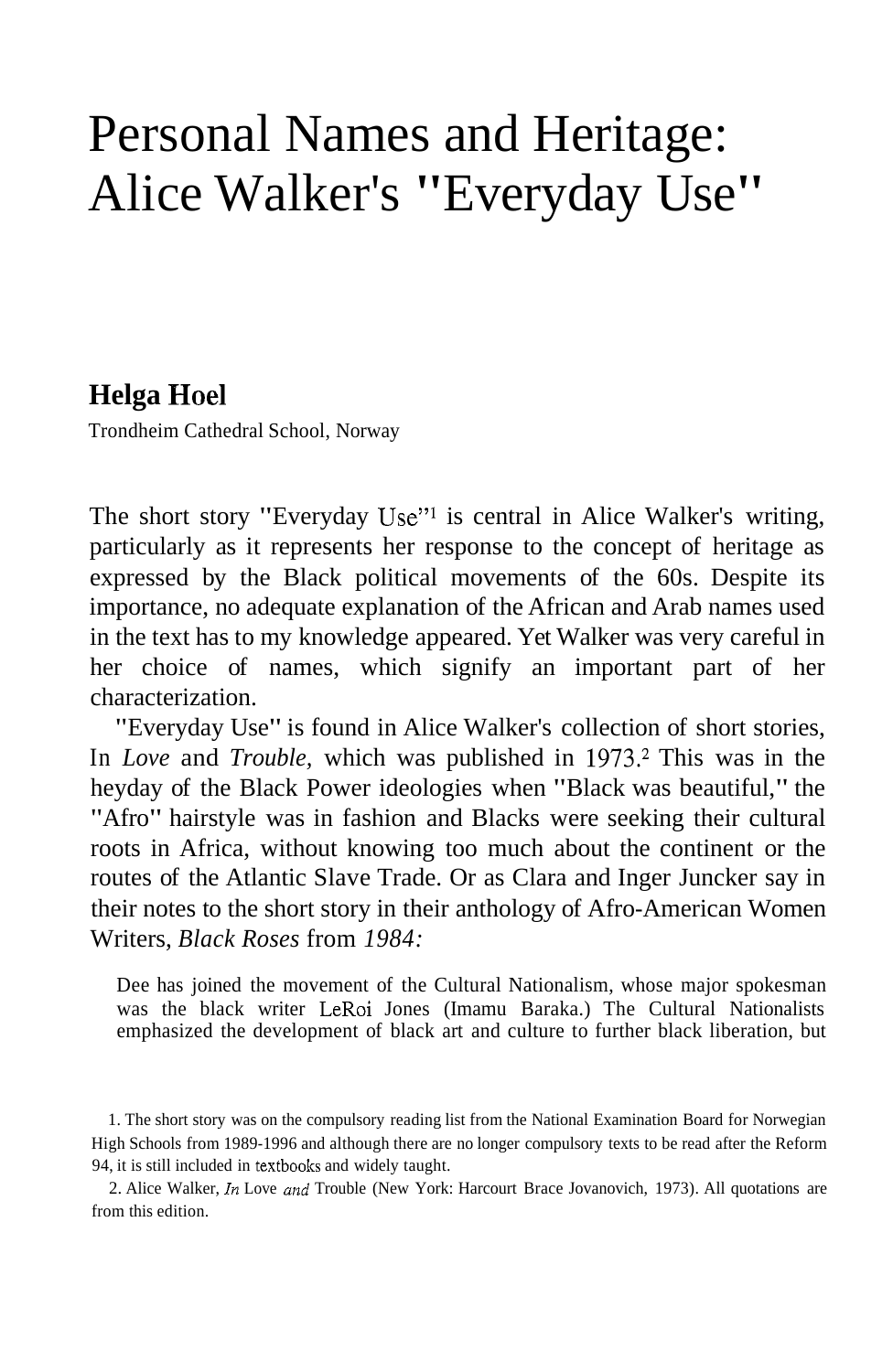were not militantly political, like, for example, the Black Panthers. The ideas of the Cultural Nationalists often resulted in the vulgarization of black culture, examplfied in the wearing of robes, sandals, hairspray "natural" style, etc. $3$ 

Sometimes this took on strange forms. In 1969 I was a student at Antioch College in Ohio. This was a time when it was progressive to have co-ed and co-racial dorms, so when the Black students at Antioch wanted a segregated dorm for Blacks only, the House of Unity, it created quite a row. In hindsight, in the light of the women's movement in the 70s it is easy to see the need for the Blacks to stick together for conscious- raising purposes. The Black students at Antioch took Swahili classes in 1969 at their all-black Afro-American Studies Institute and gave their house a seemingly Swahili name.

"House" in Swahili is "nyumba," but the sign at Antioch reads "Nyambi Umoja." Did they not know better? Their teacher was not a native Swahili speaker himself, but a Kisii from Kenya. The Kisii speak a related Bantu language and house is, incidently, spelt the same way in Kisii and Swahili. The way the Black Antioch students used it on their House of Unity was probably just an unfortunate spelling mistake. "Umoja" is, however, the correct form of "unity."

My point in writing about this is to illustrate the often misleading concepts the Blacks around 1970 had about Africa. The Atlantic slave trade had brought most Black Americans from West Africa where Swahili is not spoken, so it would probably have made more sense to learn some West-African language if they really were looking for their roots. The Arab slave trade from East Africa generally sent slaves to the Arab peninsula and to the plantations on the islands in the Indian Ocean.

The program at Antioch was one of the first of its kind, but it was not unique. As one can read about social history at the end of the 60s in *Becoming American: An Ethnic History* by Thomas *J.* Archdeacon from 1983:

A new generation of scholars discovered that blacks, too, had a valuable past, and popular interest grew both in the elements of African heritage that had survived slavery and in the Afro-American culture created under the conditions of the New World. Even moderate leaders perceived a need for blacks to take control of the schools and institutions that most directly affected their lives.<sup>4</sup>

4. Thomas J. Archdeacon, *Becorning American: An Ethnic History* (New York: The Free Press, 1983), 216

<sup>3.</sup> Clara and Inger Juncker, *Black Roses* (Copenhagen: Kaleidoscope Press, 1984), 128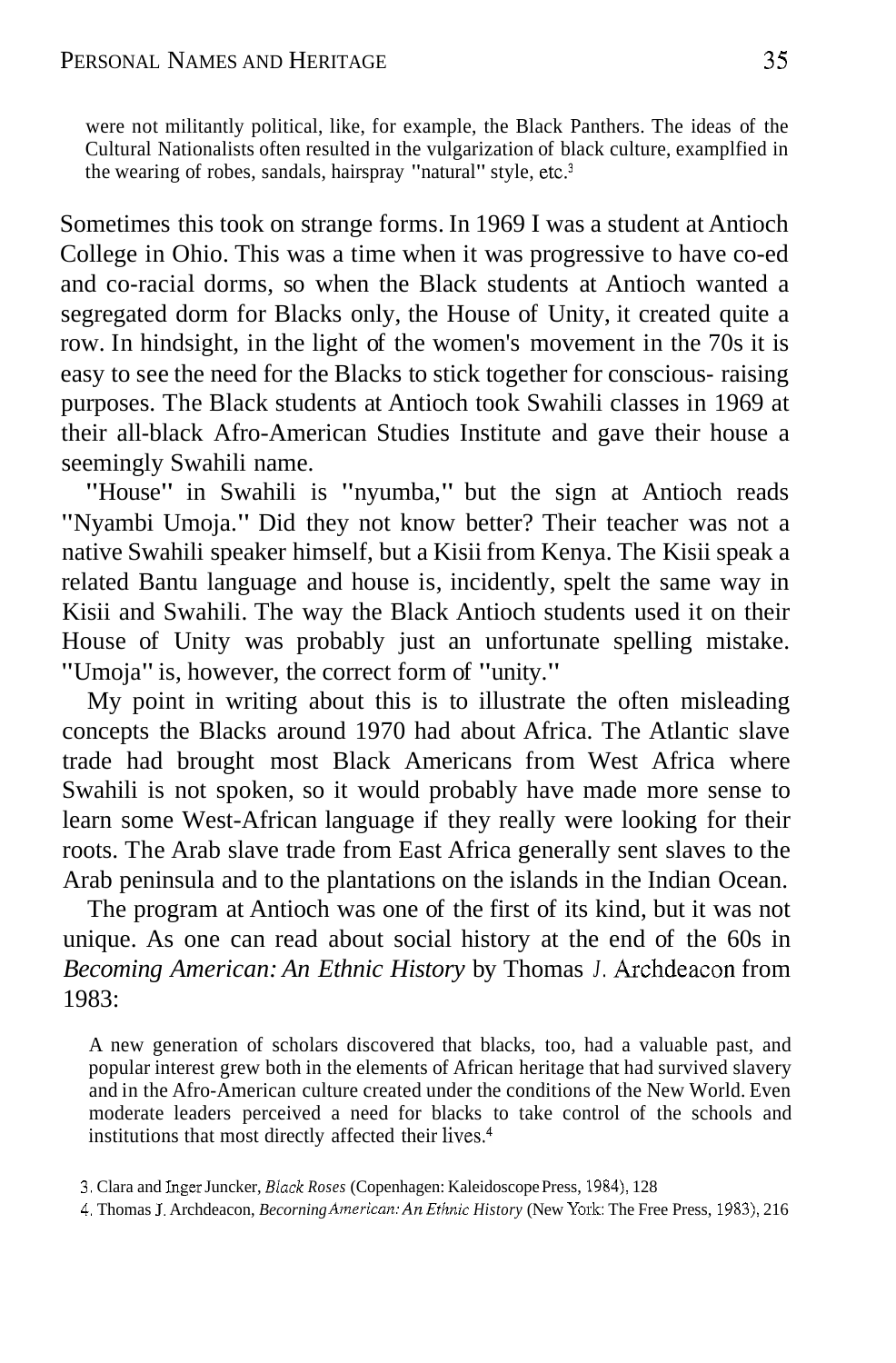#### Or as one can read in the textbook A People and a Nation from 1994:

College students pressed for black studies programs, and activists adopted the terms black and Afro-American in preference to Negro. Once again as in the 20s, African Americans saw themselves as a nation within a nation. $5$ 

Alice Walker knows better than the black Antioch students from 1969. She has lived in Africa long enough to see the difference between the reality and the idealized Africa of the cultural nationalists. She criticizes their shallow knowledge of Africa in subtle terms. She won a scholarship as an exchange student to Uganda in 1964 after her junior year in college. She also visited Kenya in the summer of 1965 as can be seen in her first collection of poetry, Once, which was partly "written in Africa, while sitting underneath a tree facing Mount Kenya, or at Sarah Lawrence College in New York where I was completing my senior year,"6 as she says in the introduction to Once in Her Blue Body Everything We Know, her collected poems from 1991. Once was, however, first published in 1968. The first section in this volume is called "African Images - Glimpses from a Tiger's Back." I repeat: from a Tiger's Back. As we all know, the only tigers in Africa are found in zoos and Alice Walker relates that a friend of hers protested and said that she could not use this title when she wrote about Africa. She responded with a poem:

There are no tigers in Africa! You say. Frowning. Yes. I say. Smiling. But they are very beautiful<sup>7</sup>

I include this because it may tell us that fact and fiction may also be blurred when Alice Walker talks about Africa.

The first two poems from the Tiger's Back section read as follows:

<sup>5.</sup> Mary Beth Norton et al, *A People andA Nation* (Boston: Houghton Mifflin Company, 1994), 1002

<sup>6.</sup> Alice Walker, Her Blue *Body Everytlzing We Know* (London: The Women's Press, 1991), 3 7. Ibid.. 4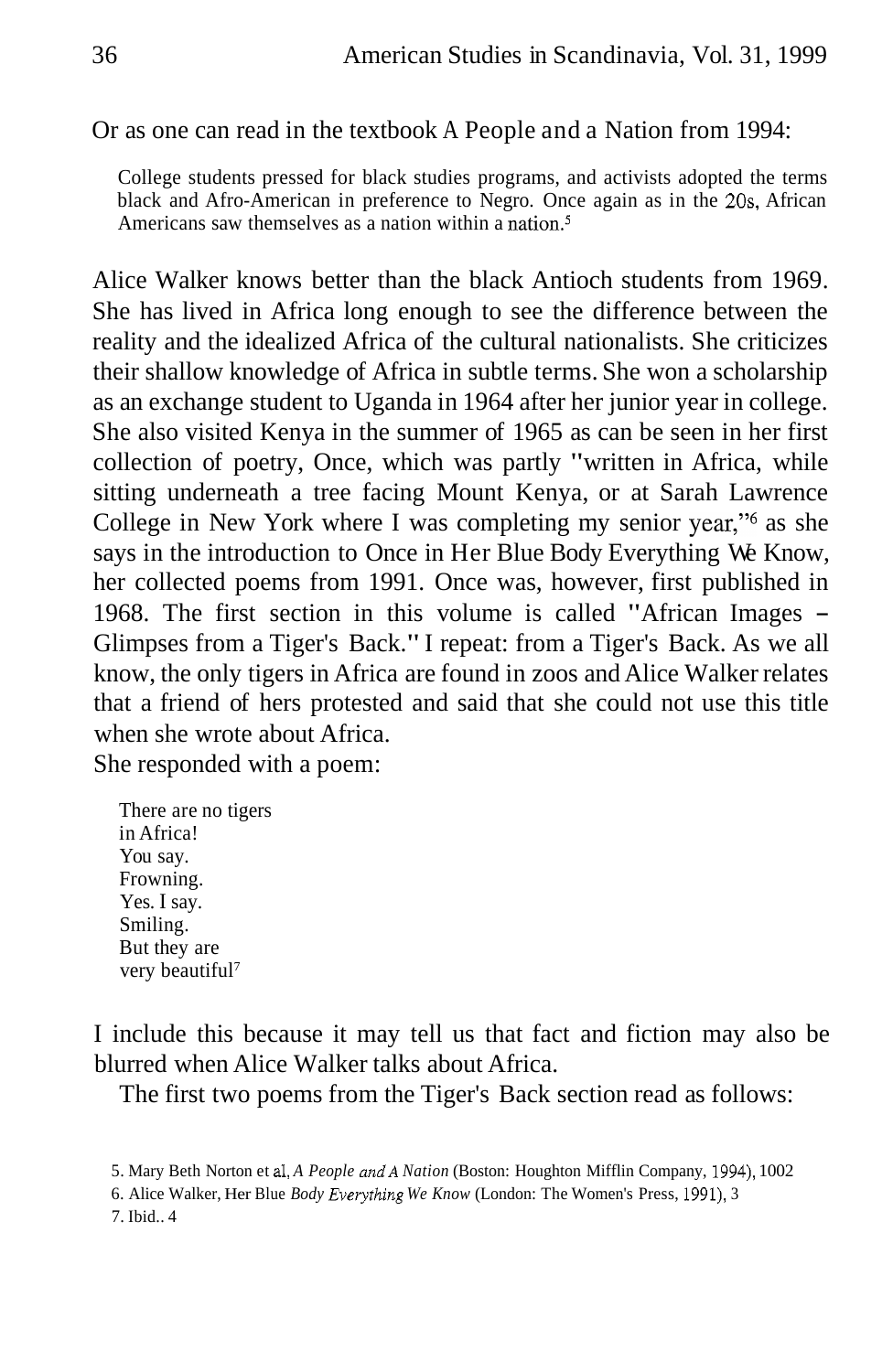## PERSONAL NAMES AND HERITAGE

| Beads around         | A book of poems |
|----------------------|-----------------|
| My neck              | Mt. Kenya's     |
| Mt. Kenya away       | Bluish peaks    |
| over pinappled hills | "Wangari!"      |
| Kikuyuland.          | My new name.    |

The footnote on the page<sup>s</sup> says "Wangari is a Kikuyu clan name indicating honorary acceptance into the Leopard clan." In "Everyday Use" Alice Walker lets the educated sister Dee introduce herself as "Wangero Leewanika Kemanjo." The uninformed reader may think this is an ordinary African name. I assure you it is not.

Even a recent casebook on "Everyday Use" edited by Barbara T. Christian in 1994, only added to the confusion of the African names since it mistakenly noted that,

. . . the name given to Walker by Africans during her trip there was Wangero,(sic!) a name she uses for herself in Once and for the educated sister in "Everyday Use."<sup>9</sup>

In the next paragraph it says:

Names are extremely important in African and African American culture as a means of indicating a person's spirit.<sup>10</sup>

These important names Dee bases her new-found identity on resemble Kikuyu names, but at least two of them are misspelt. Wangero is not a Kikuyu name, but Wanjiru is. It is one of the other original nine clan names of the Kikuyus. (Cf. Jomo Kenyatta's *Facing Mount Kenya*).<sup>11</sup> The last of the three names is also distorted. The correct Kikuyu name is Kamenju. The middle name is not a Kikuyu name at all. One of my Kikuyu informants told me he knew a lady from Malawi who was called Leewanika, so it is at least a mixture of names from more than one ethnic group and maybe that is the point. Dee has names representing the whole East African region. Or more likely, she is confused and has only superficial knowledge of Africa and all it stands for.

<sup>8.</sup> Ibid., 9

<sup>9.</sup> Barbara **T.** Christian, *Everyday Use* (New Brunswick, New Jersey: Rutgers University Press, 1994), 13 10. Ibld., 13

<sup>11.</sup> Jomo Kenyatta, *Facing* Mount *Kenya* (London: Secker and Warburg, 1961), 8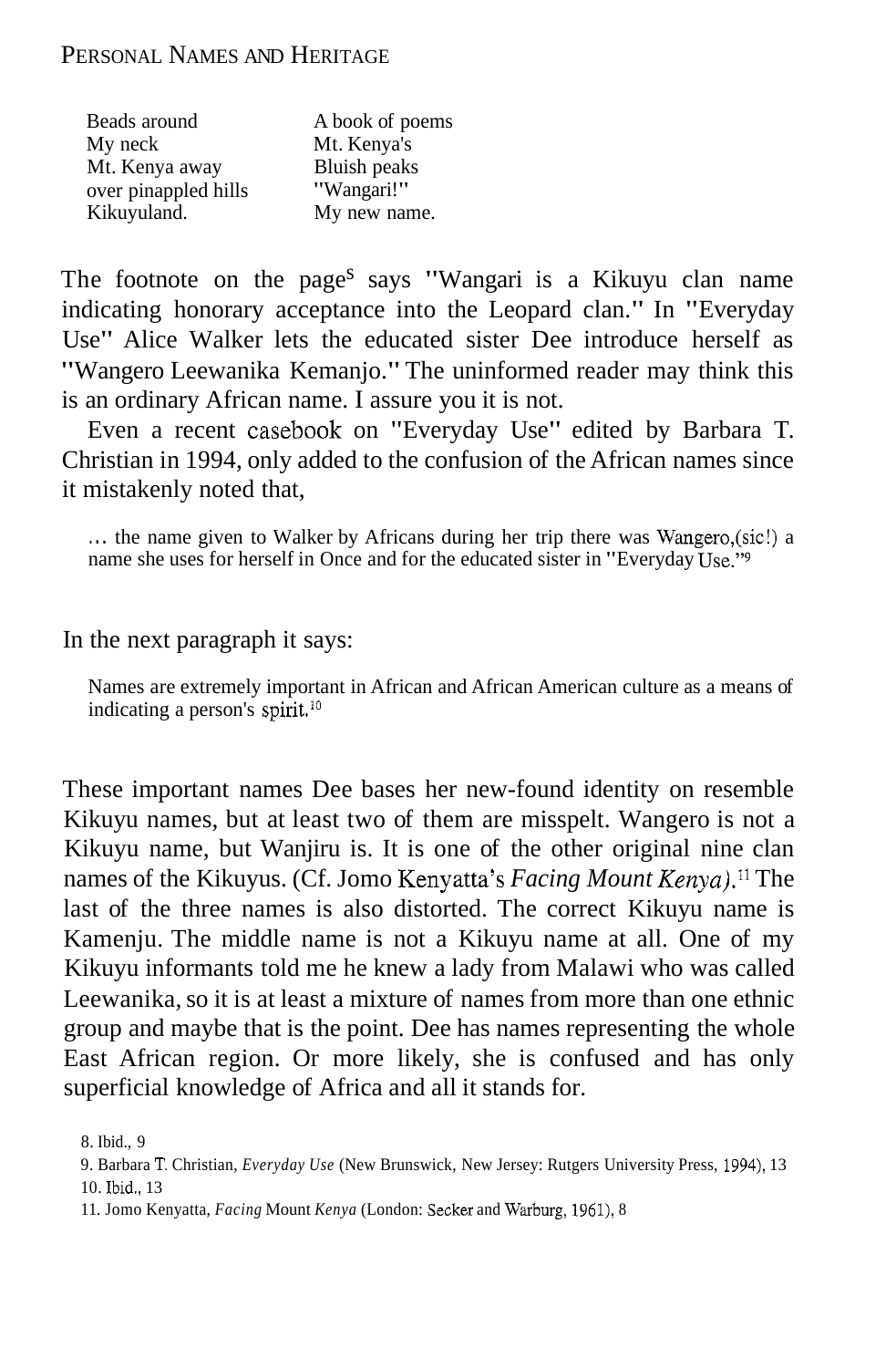This idea becomes stronger when you look at the other African phrase Dee Wangero uses in the short story. She greets her mother: "Wa-su-zo-Tean-0." This is a Luganda phrase showing how the Buganda people of Uganda say "Good morning" to a woman, and it is supposed to mean something like "I hope you have slept well." The greeting is different if you want to say good morning to a man, as I painfully realized when I used this phrase to a male receptionist in my hotel in Uganda some years ago. It was not well received as he did not picture himself to be feminine at all.

What this adds up to is a pan East African mixture of names and phrases used by Dee in the story. Add to this her long, flowing dress, which is a West African feature. The only Africans I have seen in traditional flowing dresses in East Africa are the Muslim women on the coast hiding inside their black bui-buis. Otherwise colorful traditional dresses are made of two pieces such as the kangas in Tanzania or have a distinct waistline such as the busutis in Uganda. Of course I have seen and even bought and used long flowing gowns made for tourists, but they have nothing to do with traditions, only with fashion.

Then you may ask: Does Dee know or care? or Does Alice Walker know or care? I believe Alice Walker does know, and that she has made Dee embrace this confusion of misunderstood cultural bits and pieces from all over Africa on purpose either to let Dee represent anything African or perhaps more likely to portray her as a very shallow and superficial young woman who does not bother to check her sources. Dee follows the fashion, and right now it is "in" to celebrate the distant African roots. She has discarded her given name, Dee, because as she says: "I couldn't bear it any longer being named after the people who oppress me."<sup>12</sup> She fails to understand that the name Dee also goes back several generations on the American continent and therefore is more part of her heritage than an adopted African name which does not even make sense.

Christian goes on to say this about Walker and African names:

During the 1960s Walker criticized the tendency among some African Americans to give up the names their parents gave them - names which embodied the history of their recent past – for African names that did not relate to a single person they knew. Hence

*12.* Walker, h *Love and Trouble, 53*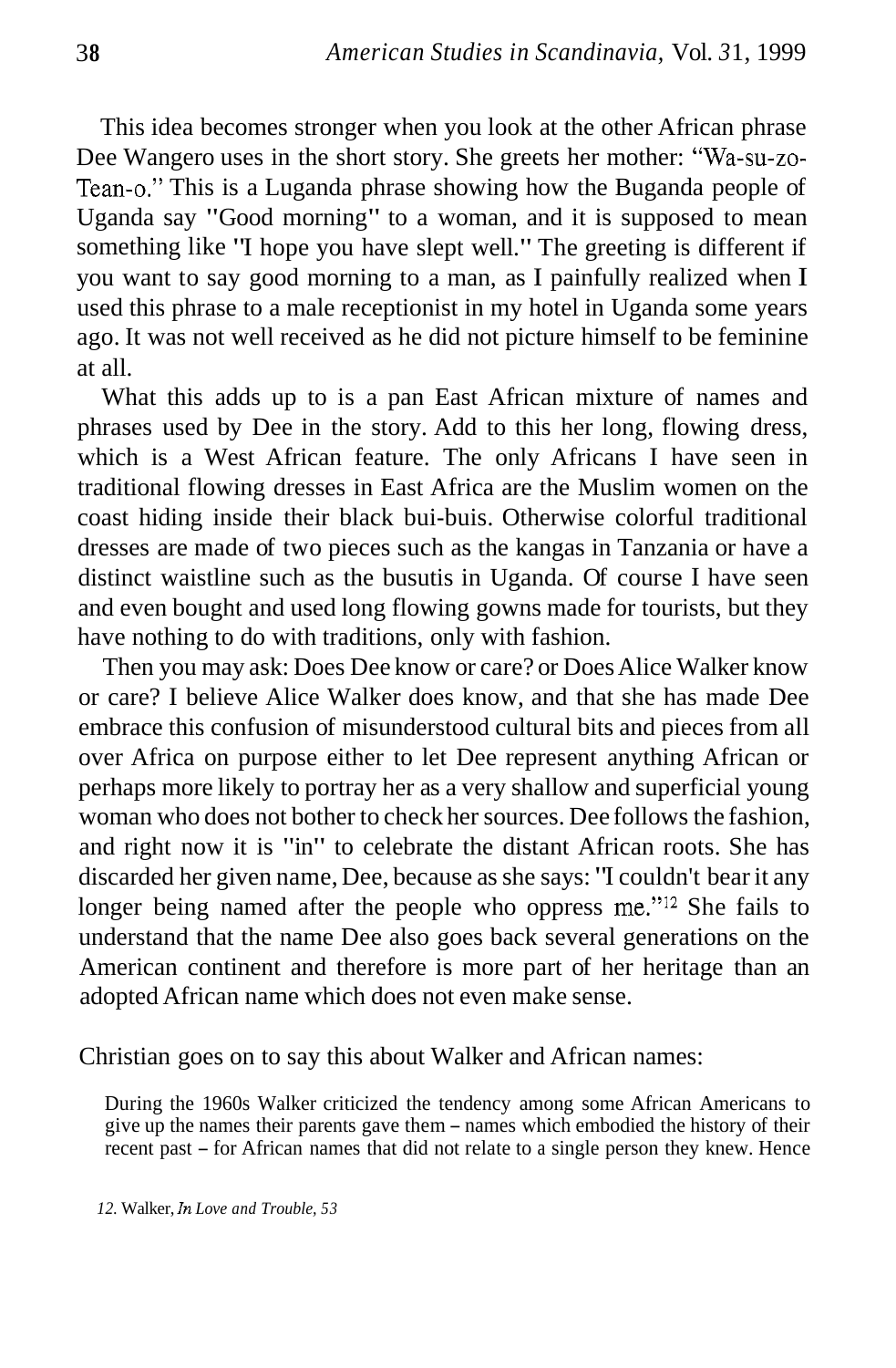## PERSONAL NAMES AND HERITAGE

the grandmother (sic!) in "Everyday Use" is amazed that Dee would give up her name for the name Wangero. For Dee was the name of her great-grandmother, a woman who had kept her family together against all odds. Wangero might have sounded authentically African but it had no relationship to a person she knew, nor to the personal history that sustained her.<sup>13</sup>

Dee's companion in the story, Hakim a Barber, is a Black Muslim who greets the mother and sister with the well-known Arab greeting Asalamalakim (as-salam alaykum) which means "peace be with you". The mother in the story, Mrs Johnson, at first thinks this is his name, that he introduces himself, and some confusion arises till he tells her that she can call him Hakim a Barber. This is a corruption of the name Hakim a1 Baba since Barber is not an Arab name, but in Mrs. Johnson's mouth it might have been pronounced the same way. This is most likely Alice Walker's way of mocking people who shed their recent roots to take on foreign names without question. These names clearly make no sense to ordinary sensible people.

Walker may know that Hakim means ruler or leader and she therefore adds to the irony when Mrs Johnson, who is a practical woman, shows that she has respect for her Muslim neighbors when she says: "You must belong to those beef-cattle peoples down the road. They said 'Asalamalakim' when they met you, too." But her daughter's city dwelling companion answers: "I accept some of their doctrines, but farming and raising cattle is not my style."14 He accepts what is suitable for him and leaves the rest. Some leader to guide you, you could say! He does not eat pork though, something Dee delights in, but she does not have a Muslim name either.

Alice Walker said in an interview with John O'Brien in 1973:

I am intrigued by the religion of the Black Muslims. ... "Everyday Use" a story that shows respect for the "militance" and progressive agricultural programs of the Muslims, but at the same time shows skepticism about a young man who claims attachment to the Muslims because he admires the rhetoric. It allows him to acknowledge his contempt for whites, which is all he believes the group is about.15

<sup>13.</sup> Christian, *Eveiyday Use,* 14

<sup>14.</sup> Both quotes from Walker, *In Love and Trouble,* 53 and 55

<sup>15.</sup> John 0' Brien, "Interview with Alice Walker" In Christian, *Everyday Use,* 75-76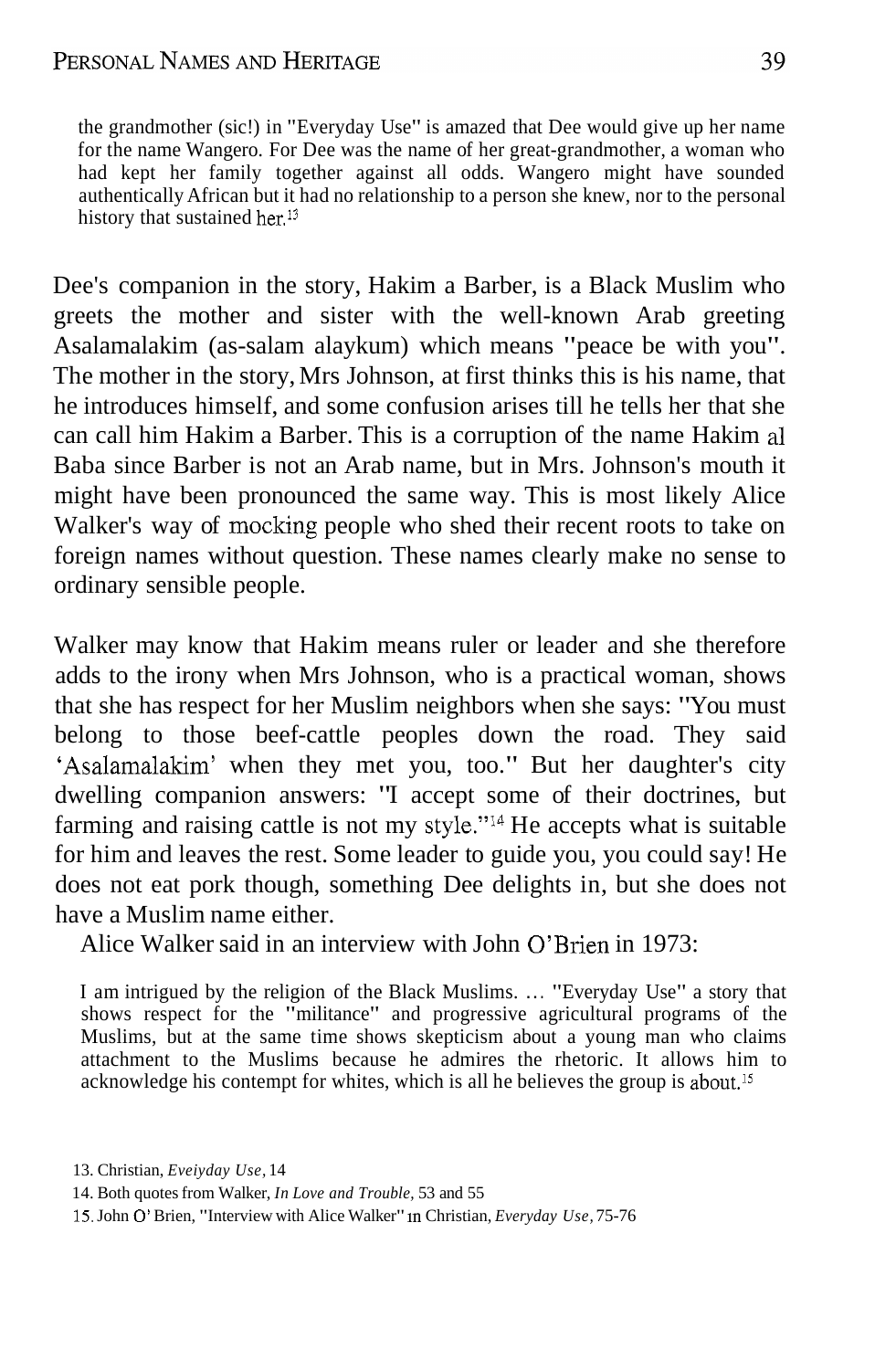All in all this couple is put in an unflattering light and you can of course say that it is not necessary to know about the confusion of their names to understand that. I still argue that this knowledge adds depth to the understanding of the characters in the story.

In the story and certainly in the many comprehension questions textbook writers and exam paper writers have made to guide our teaching of the story, Dee seems to be the villain and Maggie the hero. The ugly uneducated sister wins the love and affection of the mother at the end where they "sat there just enjoying, until it was time to go in the house and go to bed,"16 as the story concludes.

The quiltmaking sister is the one preferred and accepted because as Nikki Giovanni says in her poem "Hands: For Mother's Day"

... Quilts are the way our lives are lived ... We survive on patches ... scraps ... the leftovers from a materially richer culture ... the throwaways from those with emotional options . . . We do the far more difficult job of taking that which nobody wants and not only loving it ... not only seeing its worth ... but making it loveable ... and intrinsically worthwhile . . . *'7* 

This is the same thought which Alice Walker herself expresses in her famous essay "In Search of Our Mothers' Gardens" from 1974. The central idea here as in "Everyday Use" is the celebration of the anonymous women who have been able to devise something beautiful and functional out of throwaways. In both texts the quilt is the central metaphor for this unrecognized female creativity.

The preference of Maggie over Dee makes me uncomfortable as an educated woman partly estranged from my roots myself. I have no wall space on which to hang the quilt I inherited from my great-aunt, but the family churn has a prominent place in my living room as has also my mother's spinning wheel. I do not know how to quilt, I do not know how to make butter in that churn and I cannot spin. Am I therefore a fool because I not only keep, but also strongly value this part of my heritage? And what about the Luo name that was given to me while I worked in Kenya, and which I still proudly use in certain circumstances?

Mary Helen Washington has an insightful essay in the already

<sup>16.</sup> Walker, *In Love and Trouble, 59* 

<sup>17.</sup> Nikki Giovanni, *Those who Rzde the Night Wind* (New York: William Morrow and Company, 1983), 14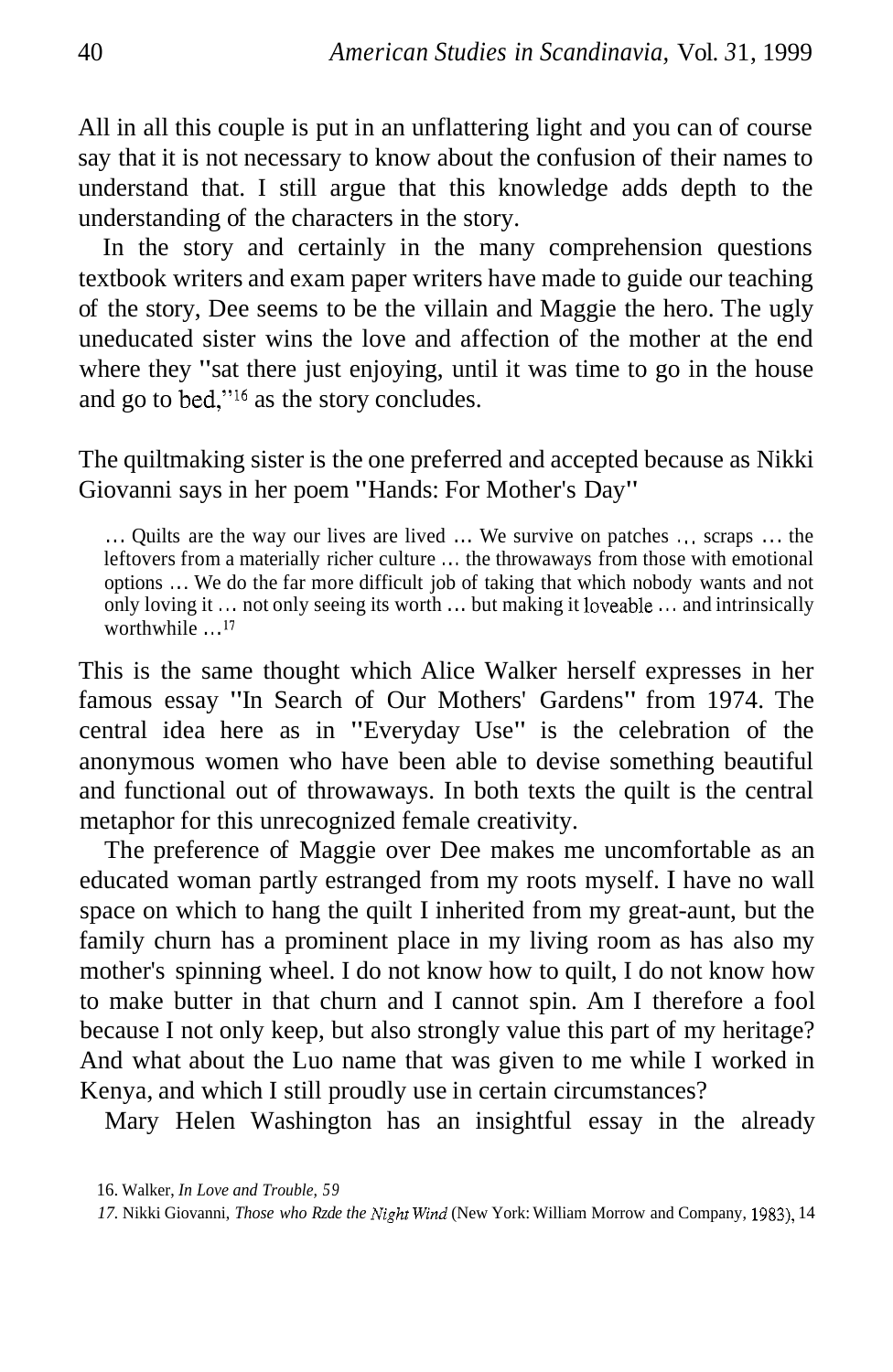mentioned casebook on "Everyday Use" where she refers to an interview she had with Alice Walker (also in 1973) where Walker said about the women in "Everyday Use" that she thinks of these three characters as herself split into three parts. Walker goes on to say:

. . . I really see that story as almost about one person, the old woman and two daughters being one person. The one who stays and sustains-this is the older woman - who has on the one hand a daughter who is the same way, who stays and abides and loves, plus the part of them - *this autonomous person,* the part of them that also wants to go out into the world to see change and be changed . . ..I do in fact have an African name that was given to me, and I love it and use it when I want to, and I love my Kenyan gowns and my Ugandan gowns-the whole bit-it is part of me. But on the other hand, my parents and grandparents were part of it and they take precedence.<sup>18</sup>

#### In her essay Mary Helen Washington argues:

... all three women characters are artists: Mama, as the narrator, tells her own story; Maggie is the quiltmaker, the creator of art for "everyday use"; Dee, the photographer and collector of art, has designed her jewelry, dress and hair so deliberately and selfconsciously that she appears in the story as a self-creation.<sup>19</sup>

And we may add that she has also created her own name and thereby her new identity. But what Washington sees as most important in a postscript to her essay on Alice Walker is that this is above all a short story about what it means to be a female artist. She compares "Everyday Use" with another of Walker's stories: "A Sudden trip Home in the Spring" from Walker's second collection of short stories from 1981, *You Can't* Keep *a Good Woman Down.* 

In *"A* Sudden Trip Home" the female sculpture artist, Sarah, is at the end granted "permission" for her art through her relationship with her male relatives. In "Everyday Use" this is not the case. Washington says about Walker:

Like Dee, Walker leaves the community, appropriating the oral tradition in order to turn it into a written artifact, which will no longer be available for "everyday use" by its originators. Everywhere in the story the fear of the woman artist is revealed. The narrator-mother remains hostile to Dee and partial to the homely daughter, Maggie,